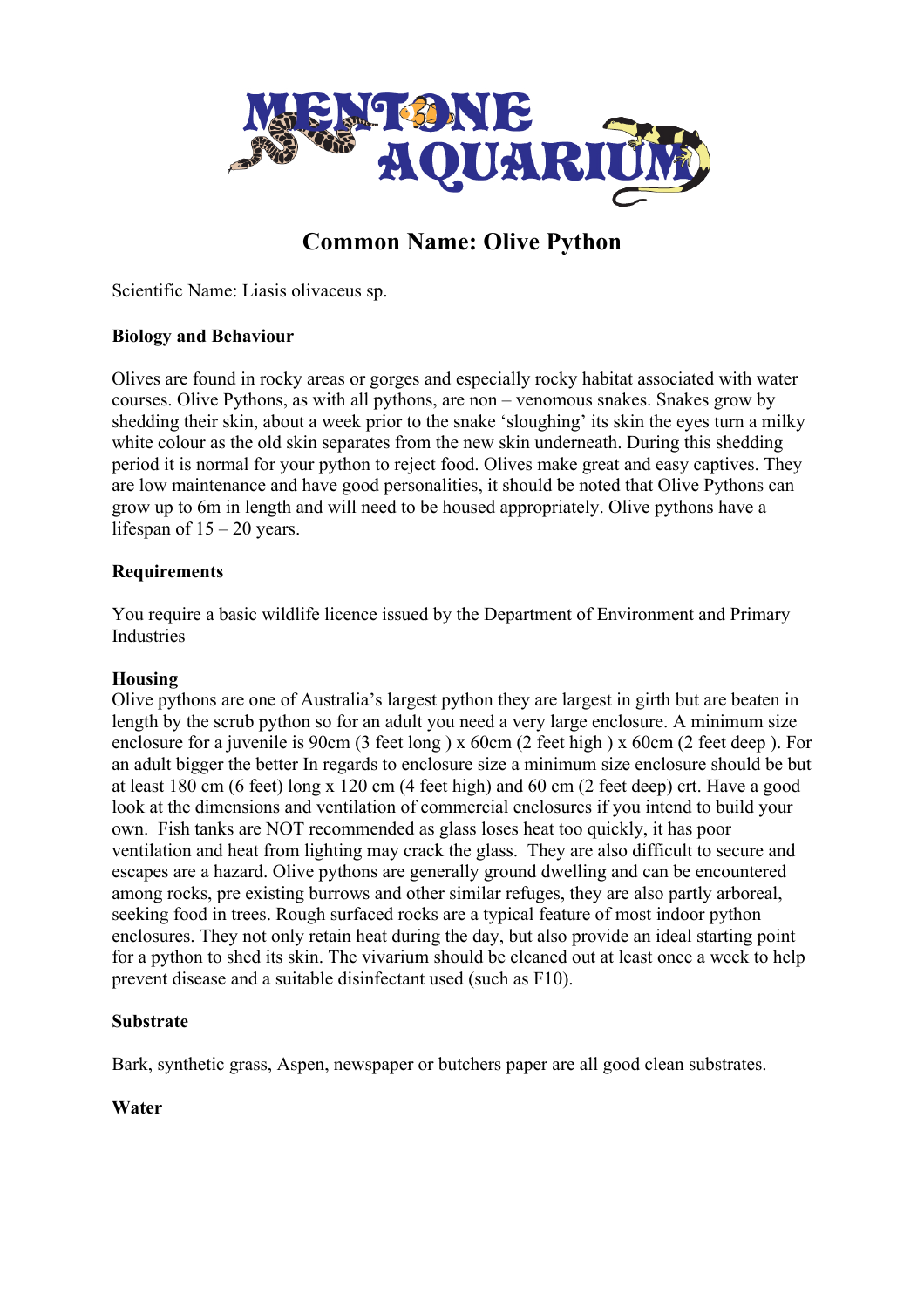Provide a water bowl large enough and deep enough for individuals to completely submerge in. Bathing is essential for shedding. Ensure water bowls are cleaned regularly - not only are they for bathing, they are also a source of drinking water.

## **Temperature and Lighting**

As pythons do not have internal means of keeping the body warm, they rely on external sources such as the sun or the radiating warmth from nearby rocks to reach their desired body temperature. Olive Pythons' body temperature is required in order to digest their food and remain active. The Olive pythons preferred body temperature is 25 - 30°C. The size of the enclosure will determine the wattage of the heat lamp used. As Olive pythons are mostly nocturnal, UV lighting is not required.

# **Feeding**

The Olive Pythons diet usually consists of mammals and birds. A range of frozen rodents, frog's and other reptiles are commercially available. Feeding pythons live animals is not advised as it can cause undue distress to the prey animal and if not eaten straight away your python may run the risk of being bitten by its prey. Freshly thawed (i.e. Warmed to room or body temperature, not cold or partly frozen) food, should be placed into the pythons enclosure with tongs (or forceps) so that the snake does not mistake your hand for food. The size and quantity is relevant to the size of the python, a little common sense should be exercised to judge the size of a meal. A feeding chart should be kept to remember when the last feeding was as when your python grows feedings will be more infrequent. Offer food once every 7 days when young, if food is not taken offer again in the next 7 days and if food is not taken a third time please consults a wildlife expert. When your python is fully grown they may only eat every  $14 - 21$  days as they store food much more efficiently.

# **Handling**

An Olive Pythons temperament is fantastic, often spoken of as the gentle giants. The key to a steady snake is handling while it is young, and handling often. Some snakes instinctively bite the first thing that moves when a cage door opens, this imprint may have developed because the only time the cage door had been opened was at feeding time. The snake associates the door opening with food which may be overcome by frequent handling. Pythons do get used to handling and often seem to enjoy it. Please don't allow them onto the floor even if you think it's safe. They are quick and can easily get stuck, hurt, lost or even escape. Don't handle after they have eaten at least for a few days. Wash your hands before and after handling your python.

#### **Ailments and disorders**

Common disorders which python keepers should be aware of are as follows:

- Respiratory infections
	- o Symptoms loss of appetite, inactivity, wheezing, and/or nasal discharge, signs of scale rot, or blister disease.
- Mouth infections